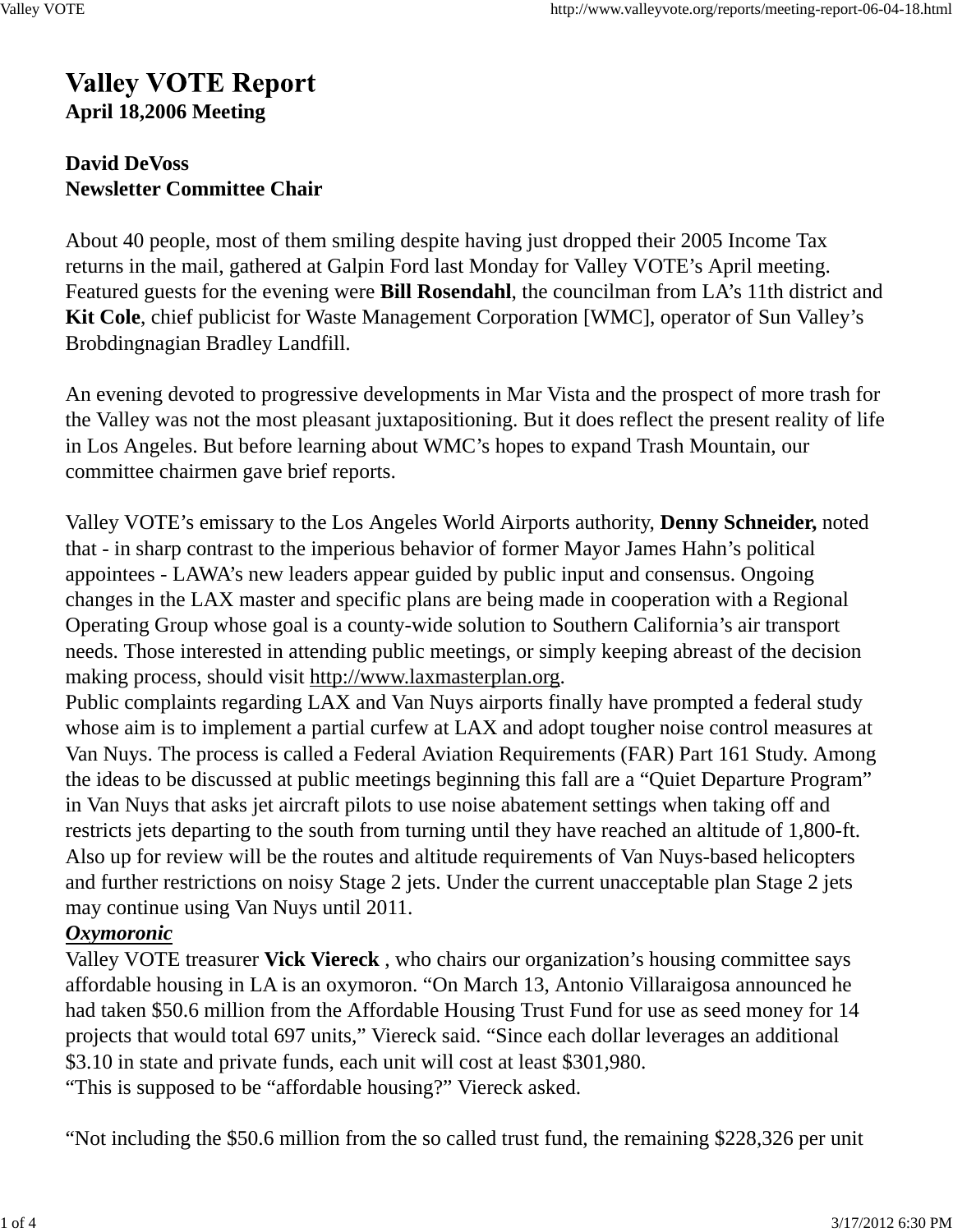would cost \$1,368.93 a month to finance with a 30-year 6% interest rate loan. That does not include ANY of the operating costs. But the 2005 "high home" maximum allowable rent level issued by the Los Angeles Housing Department is \$936 for a two-bedroom apartment, and \$1,074 for a three-bedroom apartment. I had to use the 2005 maximum because the Housing Department, three and a half months into 2006, has not yet released the 2006 maximum. Private apartment owners, who succumbed to accepting some financing through the Housing Department, are dependent on receiving that information so they know how much to, or not to raise rents on subject units."

"It's no wonder that older, more affordable apartments are deteriorating and disappearing while the taxpayers have to pay the price."

**Robin Gilbert** , San Fernando Valley coordinator for California Clean Money Campaign, says there will be a North Hollywood panel discussion on clean money reforms on May 9 at 6:30 p.m. at Colfax Elementary School at 11724 Addison Street. City Council members Wendy Gruel, Bill Rosendahl and Eric Garcetti will be joined by Bob Stern of the Center for Governmental Studies and Susan Lerner, executive director if the CA Clean Money Campaign.

What's going on with the **Rim of the Valley**, the oft proposed but never implemented nature corridor? **Deb Baumann** says the entire system of linked parks is being stymied by lawyers (who would have guessed?) hired by developers and property owners hoping to insure that the Angeles National Forrest remains their private backyard.

"The process is influenced by Malibu's wealthy who for years have prevented people from crossing their land to get to public beaches," she says, adding that those interested in more information should visit www.LATrails.com.

## *The Man from Mar Vista*

Everybody knows **Bill Rosendahl** . At least that's what Bill Rosendahl thought when he jumped into the race for city councilman after producing 3,000 cable TV public affairs programs over a period of 16 years. "Only after becoming a candidate did I learn the truth," he smiles. "Two-thirds of my district never had seen my show. It was a humbling experience."

Fortunately, Rosendahl's ego has fully recovered and today the self-described "citizenpolitician," who once worked as a psychiatric social worker, promotes tenant's rights, neighborhood councils and mass transit – issues on which we all can agree.

Since assuming office last year the 60-year old Rosendahl has stopped the \$11 billion LAX expansion, an immensely unpopular give away to cronies of James Hahn who financed his campaign against Valley cityhood. In its place Rosendahl proposes a regional transportation solution where "18 million people don't have to drive more than one hour to an airport."

Rosendahl's support of neighborhood councils is well documented. Less publicized are his views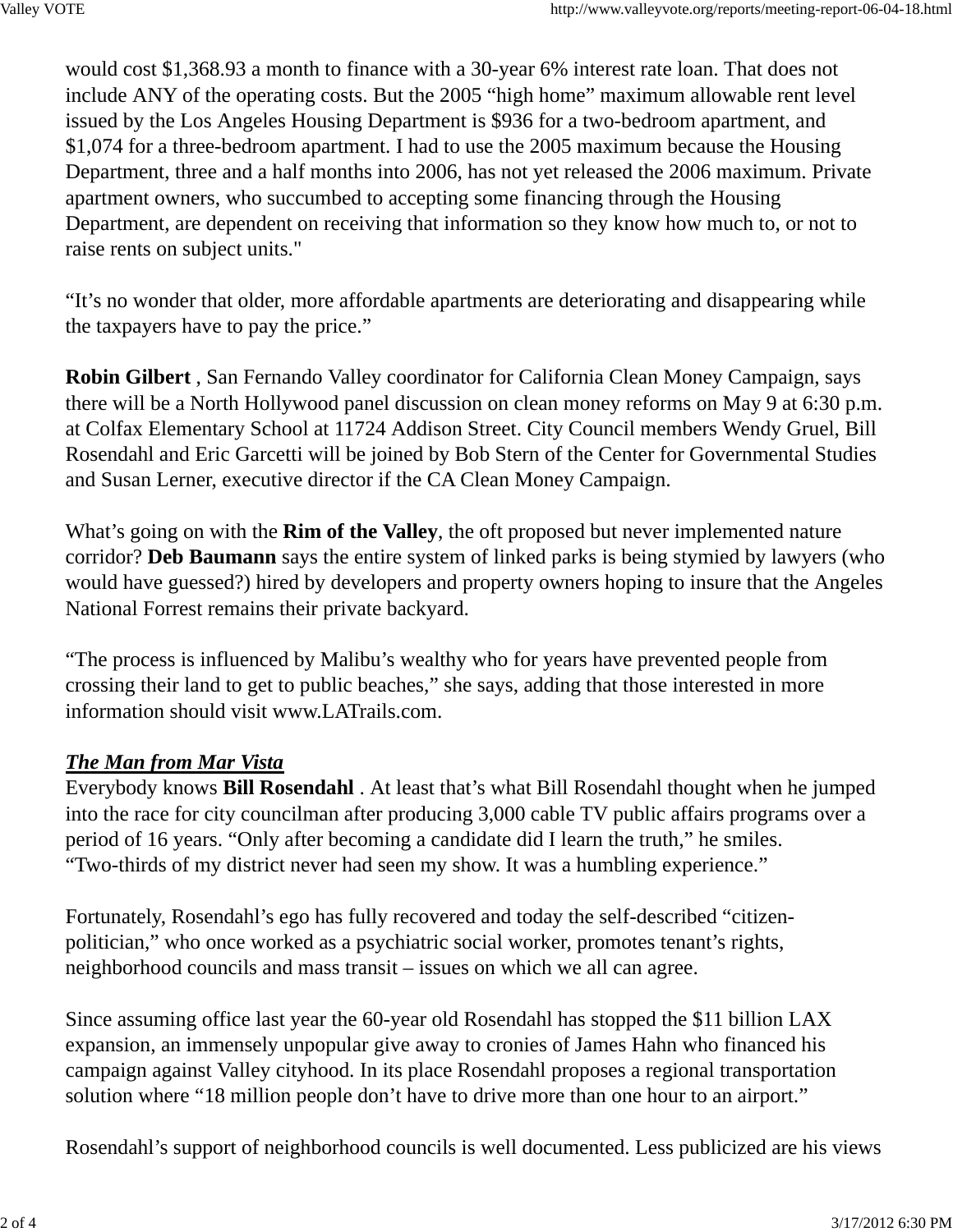on clean money politics.

"The way government works is that once people elect a good person they abandon him," Rosendahl sighs. "Contributions dry up and only lobbyists are around to help. They schmooze, they donate. Much of public policy today is determined by the politics of money." Rosendahl's solution: raise more money: "I like to get money from people (to offset that from lobbyists)," he says. "Recently, I sent out 1,341 letters to my dearest friends asking if they'd like to help. I've raised \$12,000 in just a week and a half."

To his credit Rosendahl is battling against the current, lobbyist-dominated campaign financing system. "We know that Clean Money legislation works in Arizona and Maine: he says. "We hope to get a Clean Money on the November ballot, but if we don't make that date it will appear on the spring of 2007."

#### **Sun Valley – Not Wasting Away**

The Bradley Landfill in Sun Valley is approaching it's permitted height of 1,010 feet. It is scheduled to close in April 2007. But since it has 12 more months of life left, Waste Management Corp, which operates the facility, would like to like to add 43 feet to the mountain of refuse it already has amassed in the 206-acre Sun Valley facility.

WMC receives about \$37 for every ton of trash it stuffs into the landfill, says **Kit Cole** , WM's Director of External Affairs. But if the people of Sun Valley permit it to exceed the 1,010-ft ceiling, WMC promises to rebate \$2 per ton it takes in over the next 12 months to the community. It also would like to build a recycling center for trash from commercial and multi-unit buildings that would remain in operation once its present contract expires.

Waste Management is a good neighbor, says Cole. It provides 240 union jobs and an annual payroll of \$13 million. It has spent over \$50 million on technical upgrades to the facility it purchased in 1986. It also uses methane gas from the landfill's decomposing trash to generate enough electricity to power 10,000 homes.

Cole's presentation drew a terse response from Jerry Piro, vice-president of the East Valley Coalition. "You are the biggest garbage company in the world," said Piro. "You have perfectly good landfills in Palmdale and Lancaster with no homes around them. You can afford to move. Why keep dumping on Sun Valley?"

Cole says WM is prepared to pay mitigation fees to the local community in return for approval of the recycling center, but several community leaders in attendance said Sun Valley does not need another trash factory.

------------------------------------------------------------------------------

At the next Valley VOTE meeting on May 15, President of the City Council Eric Garcetti will be the featured speaker.